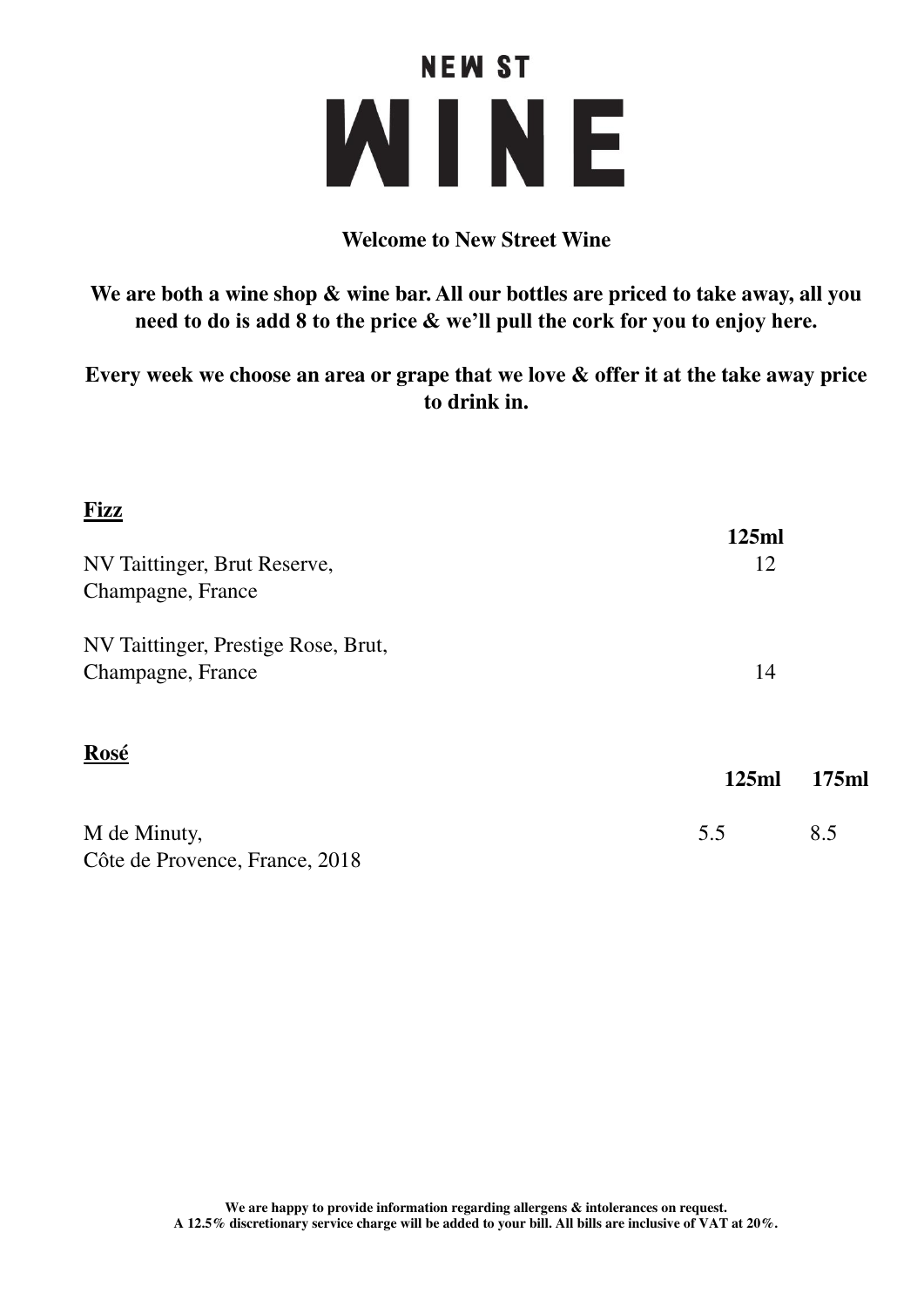# **NEWST WHALE**

|                                                                            |     |                | 75ml 125 175ml |
|----------------------------------------------------------------------------|-----|----------------|----------------|
| Le Bon Cote, Domaine des Lauriers<br>Languedoc, France, 2018               | 2.5 | $\overline{4}$ | 5.5            |
| Pinot Blanc, Kientzler<br>Kientzler, Ribeauville, Alsace, 2016             | 3   | $\mathfrak{S}$ | 7.5            |
| Monica Martinez, Blanco Seleccion<br>Gregorio Martinez, Rioja, Spain, 2012 |     | 4.25 6.75 9.25 |                |
| Assyrtiko, Monsignori, Estate Argyros<br>Santorini, Greece, 2017           | 4.5 | $\overline{7}$ | 9.5            |
| Chenin Blanc, Old Vines, Mullineux<br>Swartland, South Africa, 2018        | 5   | 7.5            | 10             |
| Riesling, Prophet's Rock<br>Central Otago, New Zealand, 2017               | 5   | 8.25           | 11.25          |
| Gruner Veltliner, Smaragd, Hirtzberger<br>Wachau, Austria, 2015            | 7   | 11             | 16             |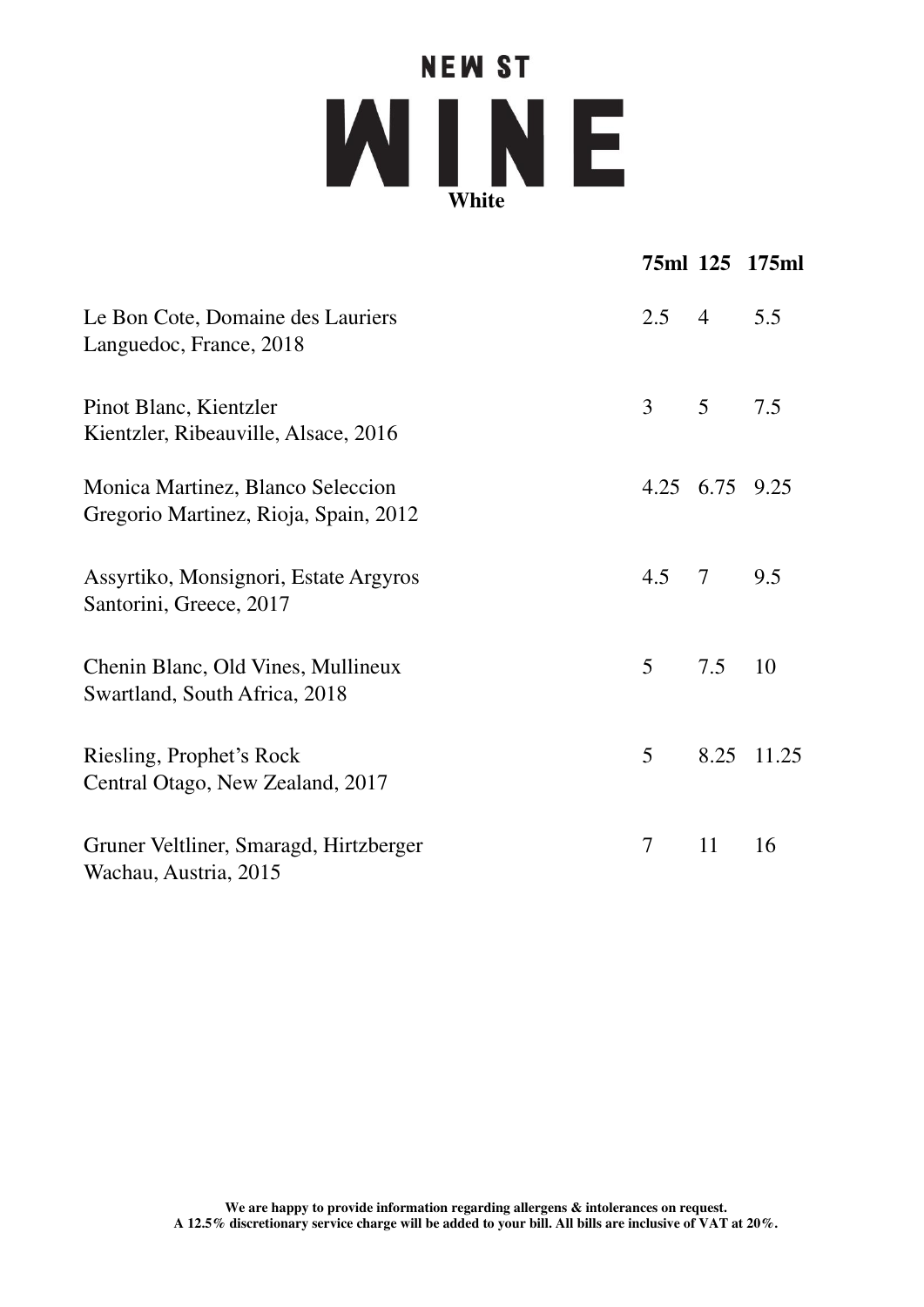## **NEWST WINE**

**Red** 

|                                                                                   | 75ml |                |      | 125ml 175ml |
|-----------------------------------------------------------------------------------|------|----------------|------|-------------|
| Grenache, Old Bush, Yalumba<br>Barossa Valley, South Australia, 2016              | 3.5  | 5              |      | 7.5         |
| Xinomavro, Diamantakos<br>Naoussa, Greece, 2016                                   |      | $3.75 \quad 6$ |      | 8.75        |
| Clarendelle, <i>Inspired by Haut-Brion</i><br>Bordeaux, France, 2015              |      | 4.25<br>7      |      | 10          |
| Lanzaga, Bodega Lanzaga<br>Rioja, Spain, 2014                                     | 5    | 8              |      | 11.5        |
| Carmenere, Purple Angel, Montes<br>Valle de Colchagua, Chile, 2016                | 5.5  |                | 9.5  | 13.5        |
| Pinot Noir, Mt. Jefferson Cuvee, Cristom<br>Willamette Valley, Oregon, USA, 2017  | 6    |                | 10   | 14.5        |
| Montefalco Sagrantino, Antonelli San M.<br>Chiusa de Pannone, Umbria, Italy, 2010 | 7    |                | 11.5 | 16.5        |
| Chryseia, Prats & Symington<br>Quinta do Roriz, Douro, Portugal, 2014             |      | $7.5$ 12       |      | 17.5        |
| Chateau de Haute-Serre<br>Geroges Vigouroux, Cahors, France, 1983                 |      | 12<br>7.5      |      | 17.5        |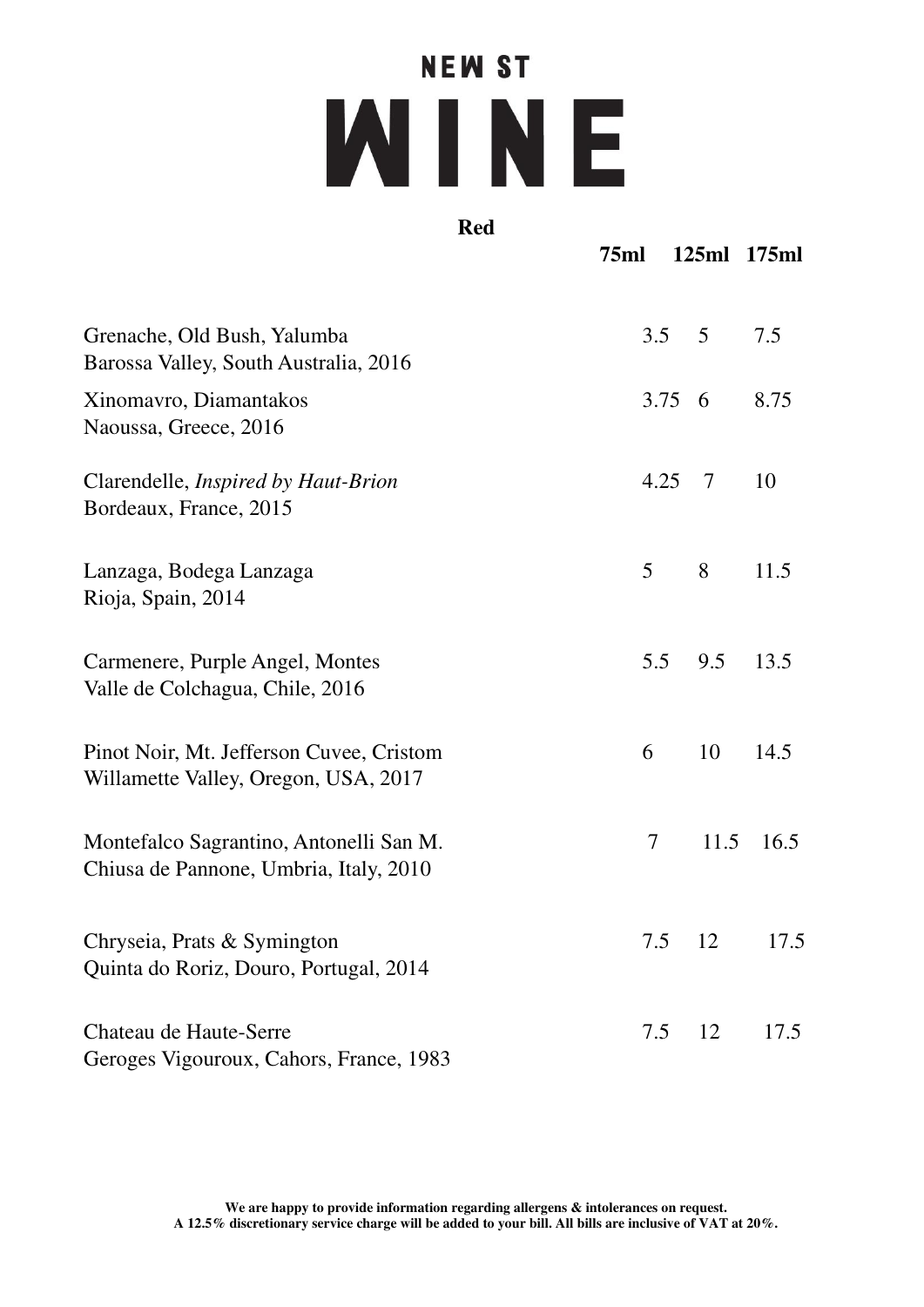## **NEW ST WINE**

#### **Fine Wine-Coravin Selection**

| <b>White</b>                                       |            |    |            |  |
|----------------------------------------------------|------------|----|------------|--|
|                                                    |            |    | 75ml 125ml |  |
| Puligny-Montrachet, Clavoillon<br>Domaine Leflaive |            | 18 | 30         |  |
|                                                    | <b>Red</b> |    |            |  |

Syrah Leone, Peyre-Rose, Marlene Soria 10 16.5 Ctx du Languedoc, France, 2009